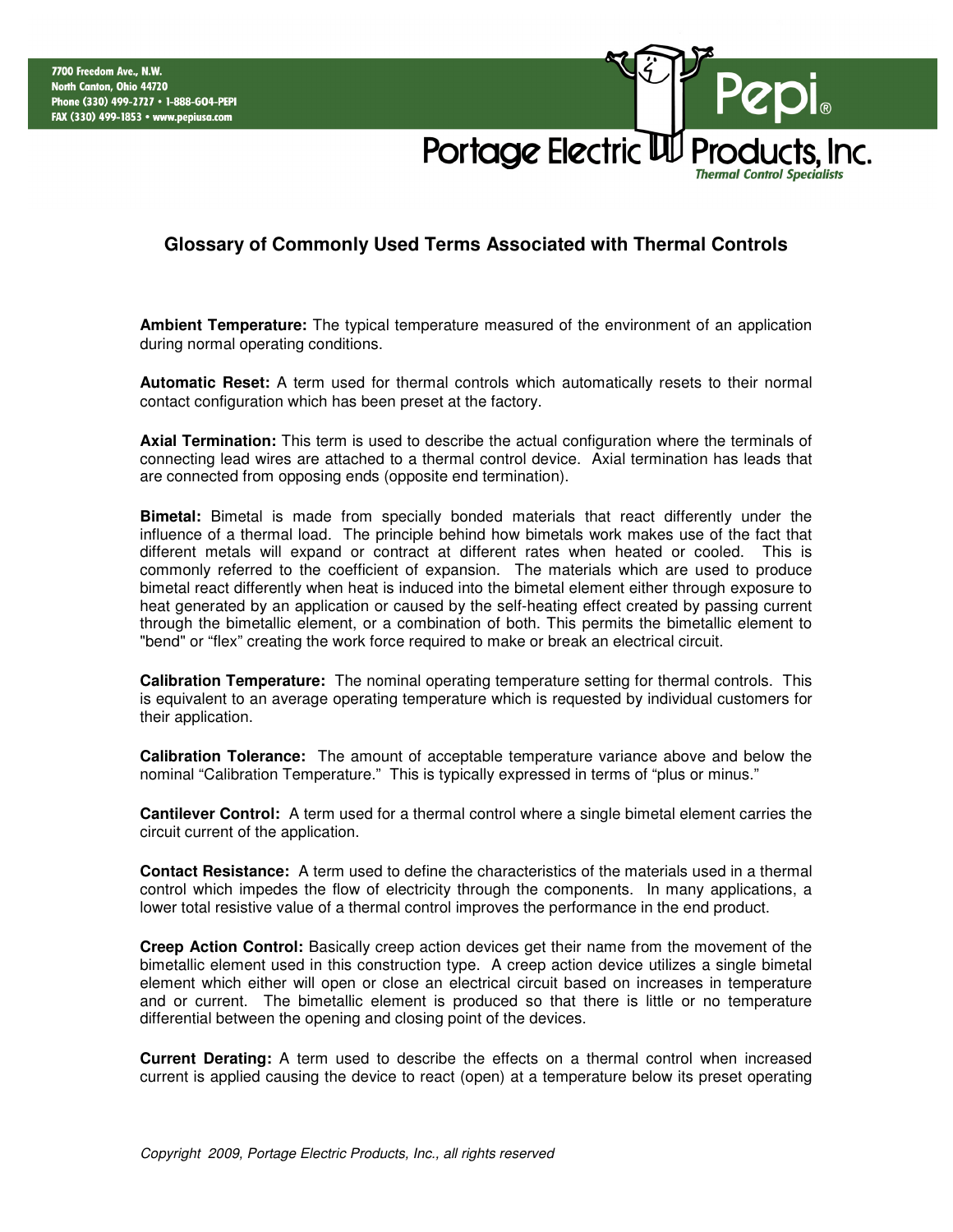Portage Electric UU Pi **Thermal Control Specialists** 

temperature. The effects of current derating only pertain to thermal control devices where the bimetal element carries the circuit current.

**Differential (Hysteresis):** This term refers to the difference between the opening and reset temperatures for a thermal control.

**Nominal Differential:** A term used to describe the actual amount of temperature variance between the nominal open and nominal close temperatures of a thermal control.

**Apparent Differential:** The nominal differential of a thermal control combined with influences of temperature variations experienced in an actual application.

**Maximum Differential:** This term is used to describe the performance of thermal controls where the "differential" can be set at the factory. This would be the maximum temperature variation between the actual open and actual close temperatures of a thermal control.

**Minimum Differential:** This term is used to describe the performance of thermal controls where the "differential" can be set at the factory. This would be the minimum temperature variation between the actual open and actual close temperatures of a thermal control.

**Disc Type Control:** Disc-type bimetallic devices get their name from the shape of the bimetallic element that is utilized in these devices. The bimetallic element is generally round in shape and is then specially formed to give it a "disc" like shape. In Disc Type Controls, the bimetallic disc is usually electrically isolated from the electrical circuit of the application.

**FLA (Full Load Amperage):** A term used to measure the amount of current an electrical motor draws during normal operation.

**Gauge:** A term used to describe the diameter of wire which is used to connect our thermal controls to your application.

**Harness Assembly:** A term used for when a single thermal control device is supplied with multiple lead connections or when multiple thermal controls are connected together to perform multiple functions in the end customer application.

**High Limit Control:** See Over Temperature Protector

**Inductive Load:** A term used of an electrical load associated with an inductor coil. When current passes through the coil, an electrical field is generated. The field has been "induced." The larger the coil or the greater the number of turns, the greater the induced field.

**Insulating Sleeve:** A term used to describe any type of material which is used to electrically isolate the body of a thermal control in the end application. Typically, the insulation material is in the form of a cylindrical "sleeve" which completely surrounds the body of the thermal control.

**LRA (Locked Rotor Amperage):** A term used to measure the amount of current an electrical motor draws under a fault or "locked" condition.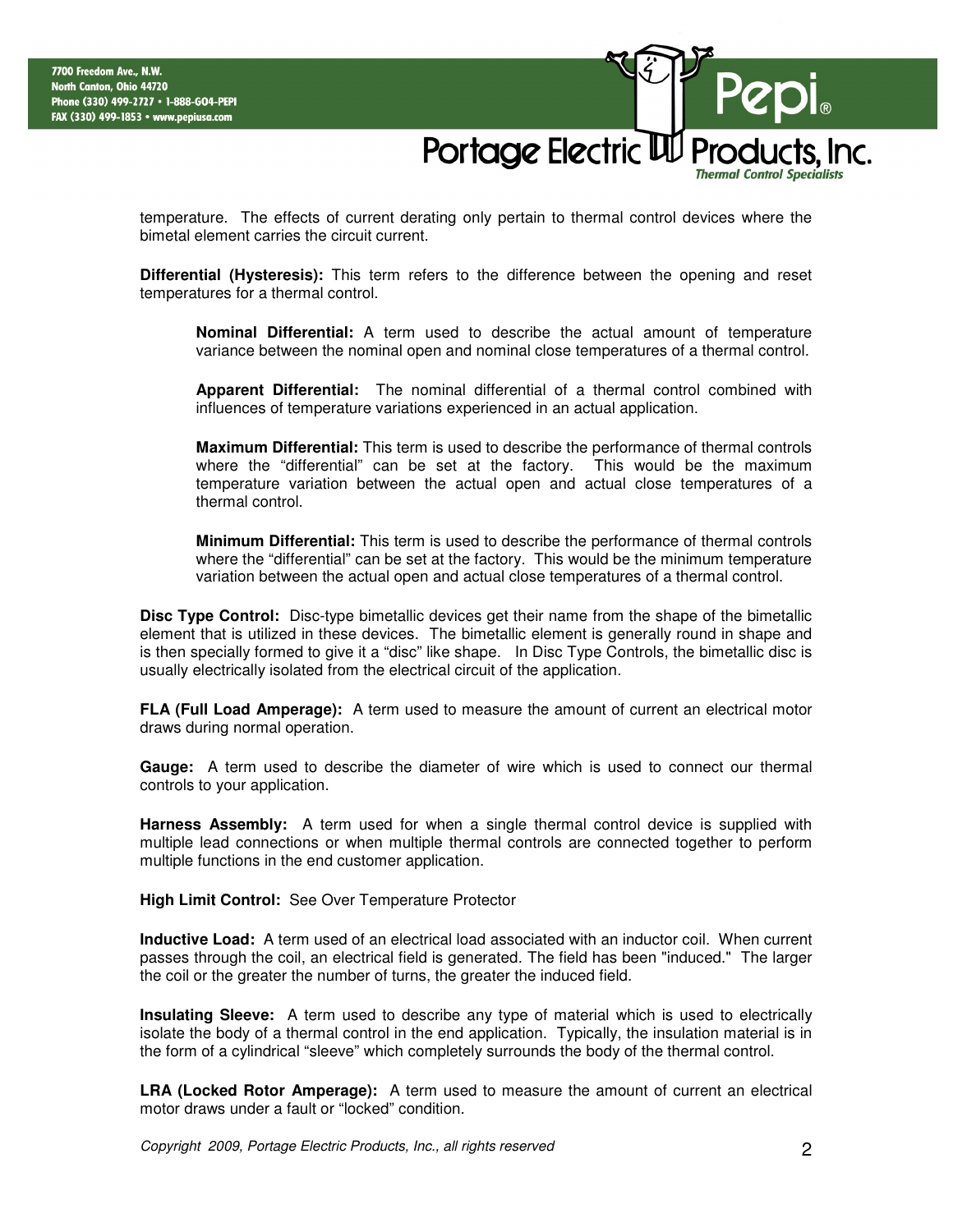Portage Electric UU Prod **Thermal Control Specialists** 

**Lead(s) or Lead Wire(s):** A term used for any type of wire or connection that is crimped or welded to a thermal control and is used to make an electrical connection in the end application.

**Manual Reset:** A manual reset device functions by interrupting the electrical load of an application based on increases in temperature. These devices act in a similar manner to a circuit breaker in that once they are activated; they must be manually reset for the application to function again.

**Motor Protector:** A term used to describe a bimetal thermal control used to protect an electric motor from over heating. In general a motor protective device operates to both increases in temperature and increases in current.

**Normally Closed:** A term used for thermal controls where the electrical contacts open upon temperature rise.

**Normally Open:** A term used for thermal controls where the electrical contacts close on temperature rise.

**Opposite End Termination:** See Axial Termination

**Over Current Control:** A term used for thermal control devices which function primarily upon increases in current in an end application.

**Over Temperature Protector (OTP):** Over Temperature Protector type controls function like their name implies. The primary function of these devices is to provide high limit temperature protection in applications where the normal operating temperatures have increased due to over work or another type of fault condition.

**Radial Termination:** This term is used to describe the actual configuration where the terminals of connecting lead wires are attached to a thermal control device. Radial termination has leads that are connected to the device from a common end (same end termination).

**Rated Current:** A term used to describe the maximum allowable current that a thermal control can carry (pass through the device).

**Rated Voltage:** A term used to describe the maximum voltage that should be applied to a thermal control.

**Resistive Load:** A term used for electrical loads where the current is determined by the amount of resistance and the current in a given circuit such as a electrical heater.

**Reverse Action:** See Normally Open

**Same End Termination:** See Radial Termination

**Self-Hold Thermal Control:** Self-Hold devices are an innovative new type of thermal controls which again are generally used as an over temperature protector in applications. These devices